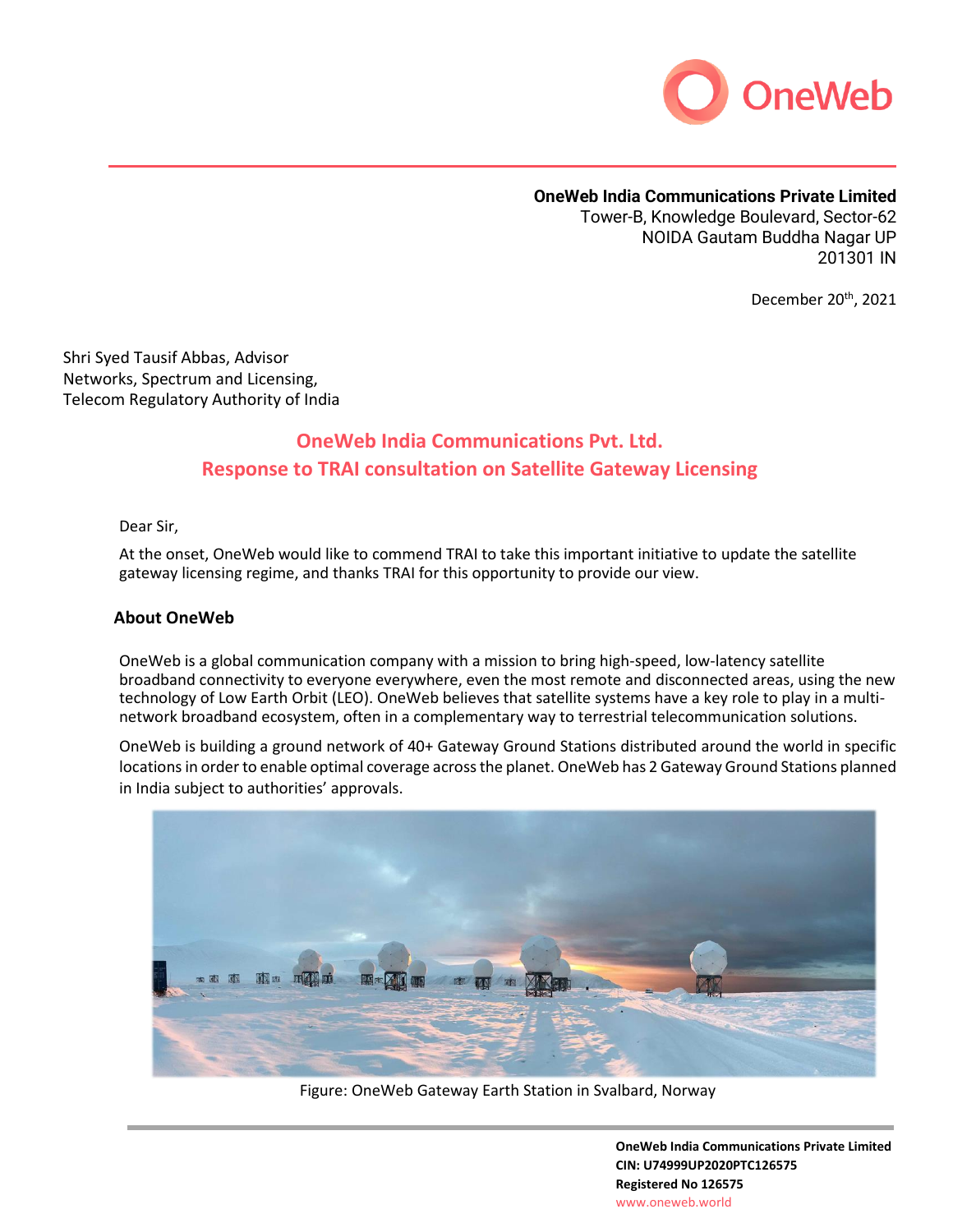

OneWeb utilises 'feeder links', which are high throughput point-to-point radio links between OneWeb satellites and large Gateway Ground Stations at a relatively small number of sites around the planet.

The Gateway Ground Stations on the OneWeb network create relatively narrow beams (less than 0.5° half-power Beamwidth) capable of being steered over almost the entire visible part of the Earth's surface, in order to minimize the number of gateway sites needed around the planet. Each OneWeb gateway site is therefore equipped with multiple antennas so that it can track a number of visible OneWeb satellites with typically minimum elevation angle for the gateway links of 5 to 15 degrees.

Gateway Ground Stations are 3.4 m in diameter and the Beamwidth of the gateway earth stations is therefore very small (typically < 0.5°) and their gain is relatively high (typically 55 dBi transmit and 51.5 dBi receive).

## **1. Whether there is a need to have a specific license for establishing satellite Earth Station Gateway in India for the purpose of providing satellite-based resources to service licensees? Do justify your answer.**

Yes, it is increasingly important for Low Earth Orbit satellite operators to establish more dense ground infrastructures. OneWeb needs a total of 40+ gateway across the globe to provide full global coverage. OneWeb operate a wholesale business model, where it does not intend to provide service to end consumer directly but sell capacity to the Telecom Service Providers.

Decoupling licensing of the gateway will be allowing the possibility for a satellite operator to provide service to multiple service providers (and vice versa: allowing local licensees to access all possible satellites) ensures the capacity utilized over India is maximized, and end consumers have multiple choices on the service provided. This type of competition has been proven time and again to provide a better quality of service at lower retail prices.

## **2. If yes, what kind of license/permission should be envisaged for establishing Satellite Earth Station Gateway in India? Do provide details with respect to the scope of the license and technical, operational, and financial obligations, including license fee, entry fee, bank guarantees, and NOCC charges, etc.**

The Authority should consider recommending a separate Satellite Gateway Earth Station Authorization under Section 4 of the Indian Telegraph Act at a nominal fee (e.g. like IFMC Authorization).

Scope of the authorization should be limited to the ground infrastructure for the gateway and its spectrum license utilized for the gateway. Application information should include: ITU filling information of the satellite, coordination status of the constellation with systems preceding it in MIFR.

Since we recommend a simple authorization like IFMC, the authorization fee should also be on the similar lines. This will encourage investment and promote satellite services for universal connectivity.

NOCC charges should only be applicable in case the NOCC is located in India.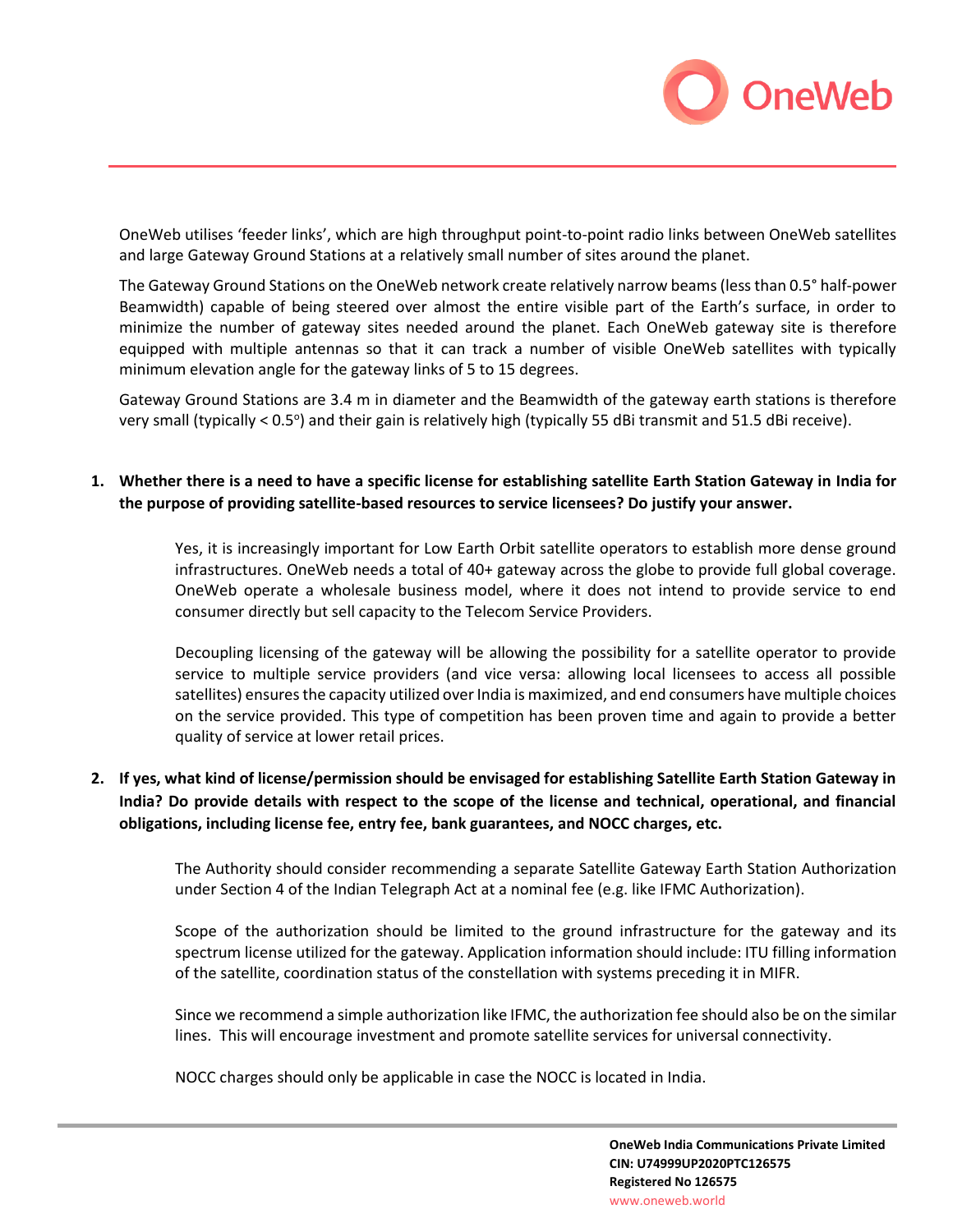

**3. Whether such Earth Station license should be made available to the satellite operator or its subsidiary or any entity having a tieup with the satellite operator? Do justify your answer.**

> The entity holding the Earth Station authorization has to be locally incorporated entity in India and should provide proof that it has either legal relationship with the satellite operator or has entered into partnership agreement with the operator.

**4. What mechanism/framework should be put in place to regulate the access to satellite transponder capacity and satellite based resources of a Satellite operator/Earth Station licensee by the service licensees so as to get the resources in a time-bound, transparent, fair and non-discriminatory manner?**

> With the introduction of this new authorization, Satellite operator, Earth station operator and the service operator will all be authorized/licensed accordingly. As discussed in 3. above it is necessary to provide legal proof that either the operators are related or have partnership agreement to provide the earth station authorization, this should be sufficient.

> Agreement between earth station operator and service licenses should be purely market driven, and no additional regulation is necessary. As stated in Q1, this type of competition has been proven time and again to provide a better quality of service at lower retail prices.

**5. Whether the Earth Station Licensee should be permitted to install baseband equipment also for providing satellite bandwidth to the service licensees as per need? Provide a detailed response.**

> BBU is an integral part of the ground infrastructure and necessary element of the earth station. BBU should be installed by Earth station operator if and when necessary. NGSO earth stations usually contains 10-15 antennas on a single site.

**6. What amendments will be required to be made in the existing terms and conditions of the relevant service authorizations of Unified License, DTH License/Teleport permission to enable the service licensee to connect to the Satellite Earth Station Gateway established by Earth Station Licensee/Service Licensee, for obtaining and using the satellite transponder bandwidth and satellite-based resources? Do justify your answer.**

> As the current Unified License allow the Gateway Earth Stations to be authorized under NLD or GMPCS licenses, OneWeb believes that such licenses have to only cover the services part and accordingly reference that any ground infrastructure should be authorized under the new "Gateway Earth Station authorization". Furthermore, Spectrum fees relevant to the gateway Earth Station have need also to be moved under the new authorization bearing in mind that such fees are operational and in support of providing the connectivity required to provision the services; hence OneWeb strongly recommends that such fees are administrative only in order to promote investment and make sure competitive prices are available to the market at the end.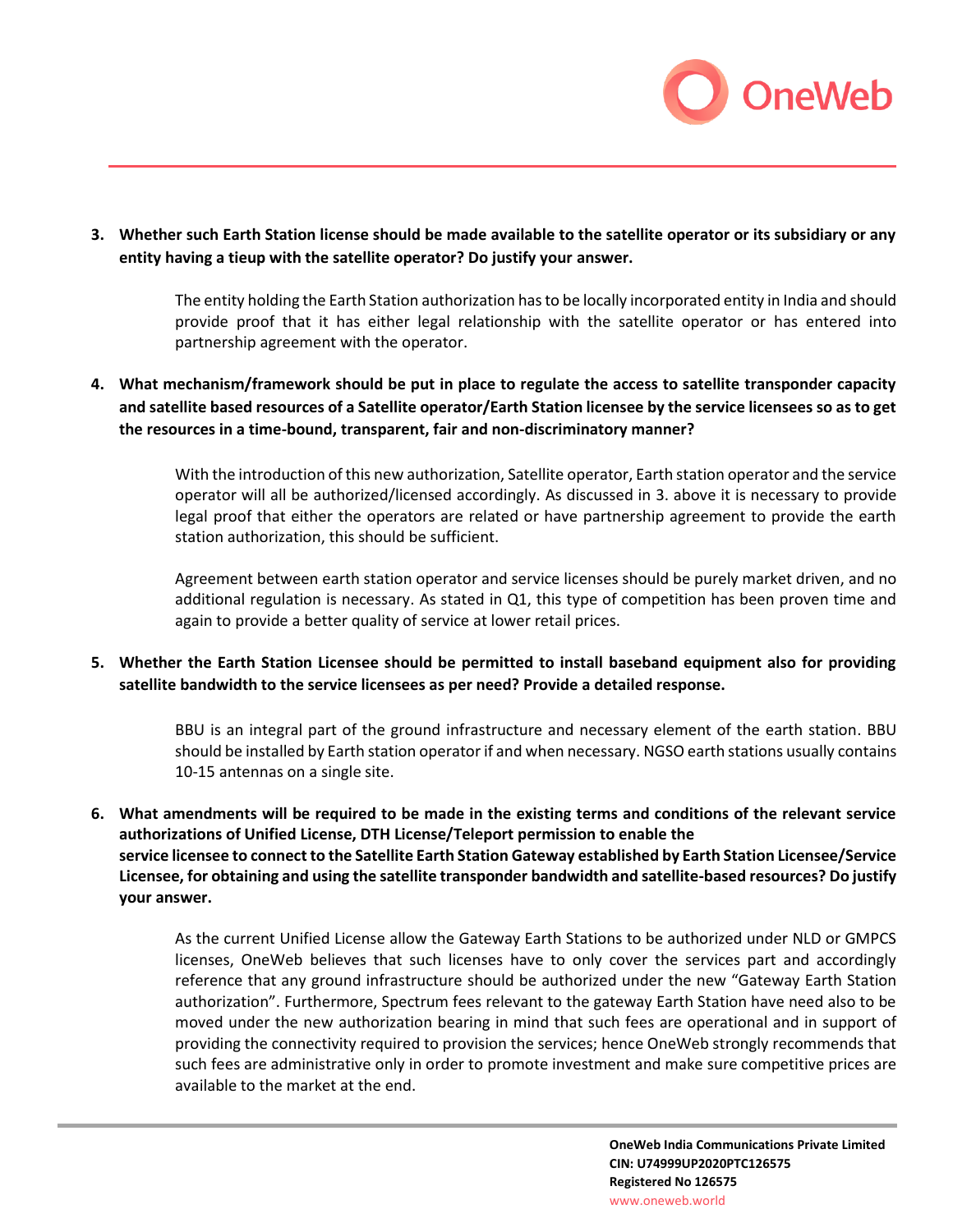

## **7. Whether the sharing of Earth Station among the licensees (between proposed Earth Station licensee and Service Licensee; and among service licensees) should be permitted? Do provide the details with justification.**

It must be noted that Gateway Earth Station authorizing sharing is not technically feasible between different LEO constellations since these systems are specifically purpose built for particular satellite constellation, and hence, every satellite operator will have to build their own gateway and apply for their Earth Station authorization separately. However, satellite earth station operator should be allowed to provide service to multiple service providers (and vice versa: allowing local licensees to access all possible satellites) ensures the capacity utilized over India is maximized, and end consumers have multiple choices on the service provided. This type of competition has been proven time and again to provide a better quality of service at lower retail prices

**8. To whom should the frequency carriers be assigned: the Earth Station Licensee, or the Service Licensee, or whoever establishes the Satellite Earth Station? Do justify your answer.**

> Service license use the capacity provided by the earth station operator and they are not required, and should not be managing the spectrum resource. Moreover, several service operators can be using the same earth station.

> In this regard, and to ensure most efficient usage of the spectrum, earth station operator should be the entity holding the spectrum as well.

## **9. What should be the methodology for the assignment of spectrum for establishing satellite Earth Station? Provide a detailed justification**

Spectrum for earth station would be assigned administratively, and on a case by case basis, as those are used only at very specific location rather than a nation-wide assignment. Please refer to answer 6 above.

## **10. What should be the charging mechanism for the spectrum assigned to the satellite Earth Station licensee? Elaborate your answer with justification.**

The cost for NGSO gateway spectrum should be determined in a way that is aligned with opportunity cost of spectrum. In a typical NGSO earth station setup, a co-located array of antennas using the same frequency, does not deny more spectrum from other users than a single antenna would and should be billed as a system with similar fee as a single antenna. This gateway "system" authorization approach has been adopted in many countries around the world. For example, the US considers that "Multiple antennas in an NGSO FSS gateway earth station complex located within an area bounded by one second of latitude and one second of longitude may be regarded as a single earth station for purposes of coordination with terrestrial services." Recently, Australia has adopted such approach as well.